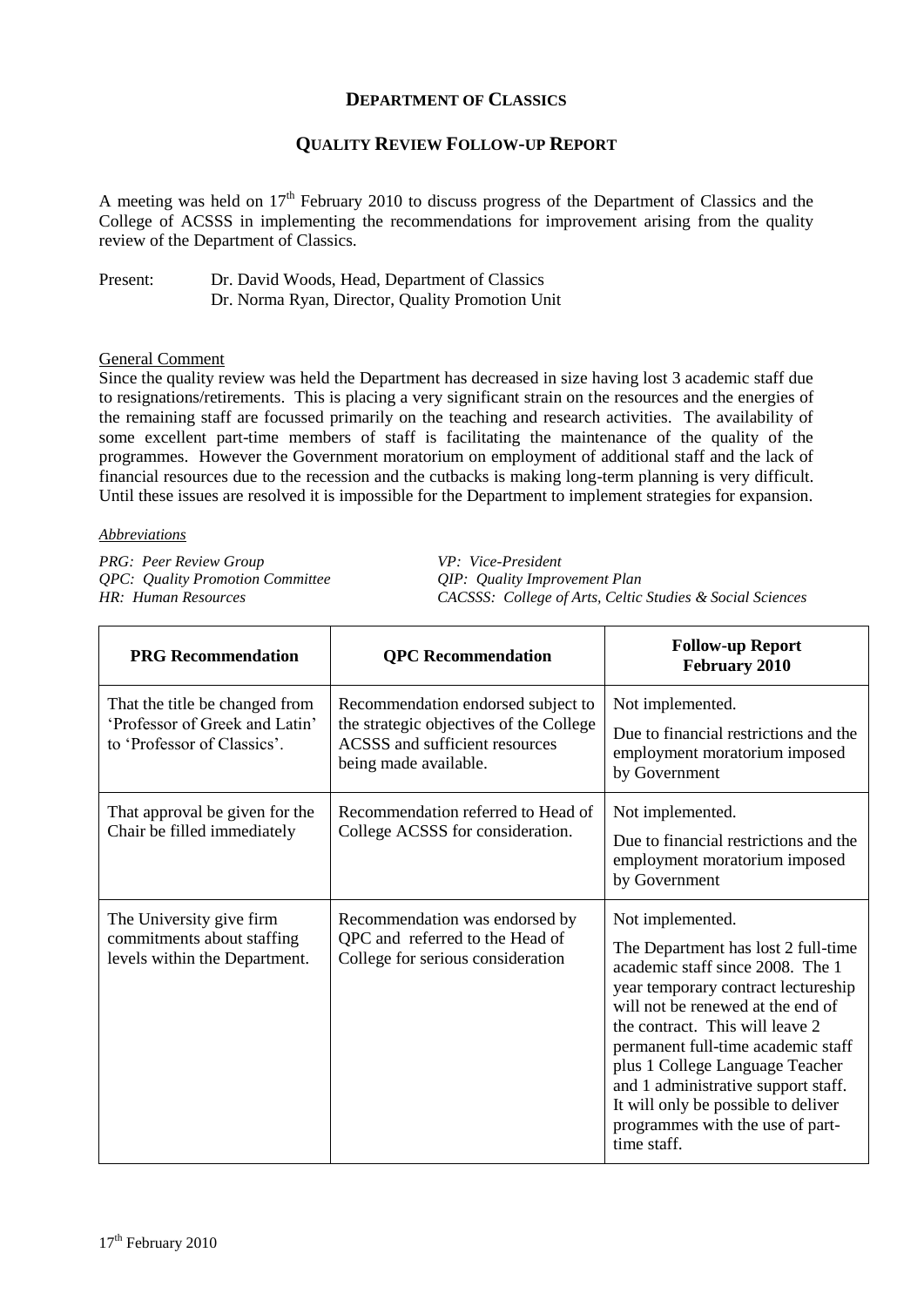| <b>PRG</b> Recommendation                                                                                                                                                                                                                                                                                                   | <b>QPC</b> Recommendation                                                                                                                                                                                                                                                                                                            | <b>Follow-up Report</b><br>February 2010                                                                                                                                                      |
|-----------------------------------------------------------------------------------------------------------------------------------------------------------------------------------------------------------------------------------------------------------------------------------------------------------------------------|--------------------------------------------------------------------------------------------------------------------------------------------------------------------------------------------------------------------------------------------------------------------------------------------------------------------------------------|-----------------------------------------------------------------------------------------------------------------------------------------------------------------------------------------------|
| The management of the<br>College of ACSSS should<br>actively encourage joint-<br>appointments between<br>different departments or<br>disciplines, even where these<br>are finally located in different<br>schools                                                                                                           | QPC noted this recommendation and<br>that the University supports<br>interdisciplinary, interdepartmental<br>and inter-institutional collaborations.                                                                                                                                                                                 | Not implemented.<br>The Department would welcome<br>the possibility of joint-<br>appointments with History of Art,<br>Religious Studies, and/or<br>Philosophy in particular.                  |
| There must be a commitment<br>to language teaching in<br>whatever arrangement is made<br>about the progression from<br>Department to Discipline<br>within a School structure.                                                                                                                                               | QPC noted this recommendation and<br>that this is an academic matter. QPC<br>referred this recommendation to the<br>College of ACSSS                                                                                                                                                                                                 | Not implemented.<br>This is now agreed in principle and<br>the Department is presently<br>drawing up a memorandum of<br>understanding in preparation for<br>entering into a School structure. |
| Management should reach a<br>firm decision as soon as<br>possible concerning the degree<br>to which they will allow non-<br>language departments within<br>the College of ACSSS to<br>support the activities of<br>language departments, so that<br>language departments are set<br>clear and feasible financial<br>targets | QPC strongly endorsed<br>recommendation and referred it to<br>the Head of College ACSSS for<br>consideration and action                                                                                                                                                                                                              | On-going.<br>The College of ACSSS is<br>developing a process whereby this<br>can happen.                                                                                                      |
| Management should encourage<br>the Departments of History<br>and English to reconsider their<br>position not to accept the<br>Department of Classics as part<br>of a larger school                                                                                                                                          | QPC noted the recommendation and<br>determined that this is an issue for<br>the College of ACSSS to resolve.                                                                                                                                                                                                                         | On-going.<br>This is now in the process of being<br>implemented. It is hope that the<br>issue will be resolved within the<br>next 3 months.                                                   |
| The University view sabbatical<br>leave for research as a buttress,<br>rather than a privilege, in the<br>building of high-standard<br>academic profiles.                                                                                                                                                                   | The QPC recognised the importance<br>of sabbatical leave as a<br>developmental tool for academic<br>staff – especially in the development<br>of research. The QPC recommended<br>that the Sabbatical Leave Committee<br>of AC considers this<br>recommendation as part of its on-<br>going review of the sabbatical leave<br>system. | The sabbatical leave system is<br>presently under review. Only very<br>limited sabbatical leave is given at<br>the moment.                                                                    |
|                                                                                                                                                                                                                                                                                                                             | QPC noted the current requirements<br>which insist that senior members of<br>staff in departments not be<br>considered for sabbatical leave in the<br>year their department is undergoing a<br>quality review.                                                                                                                       |                                                                                                                                                                                               |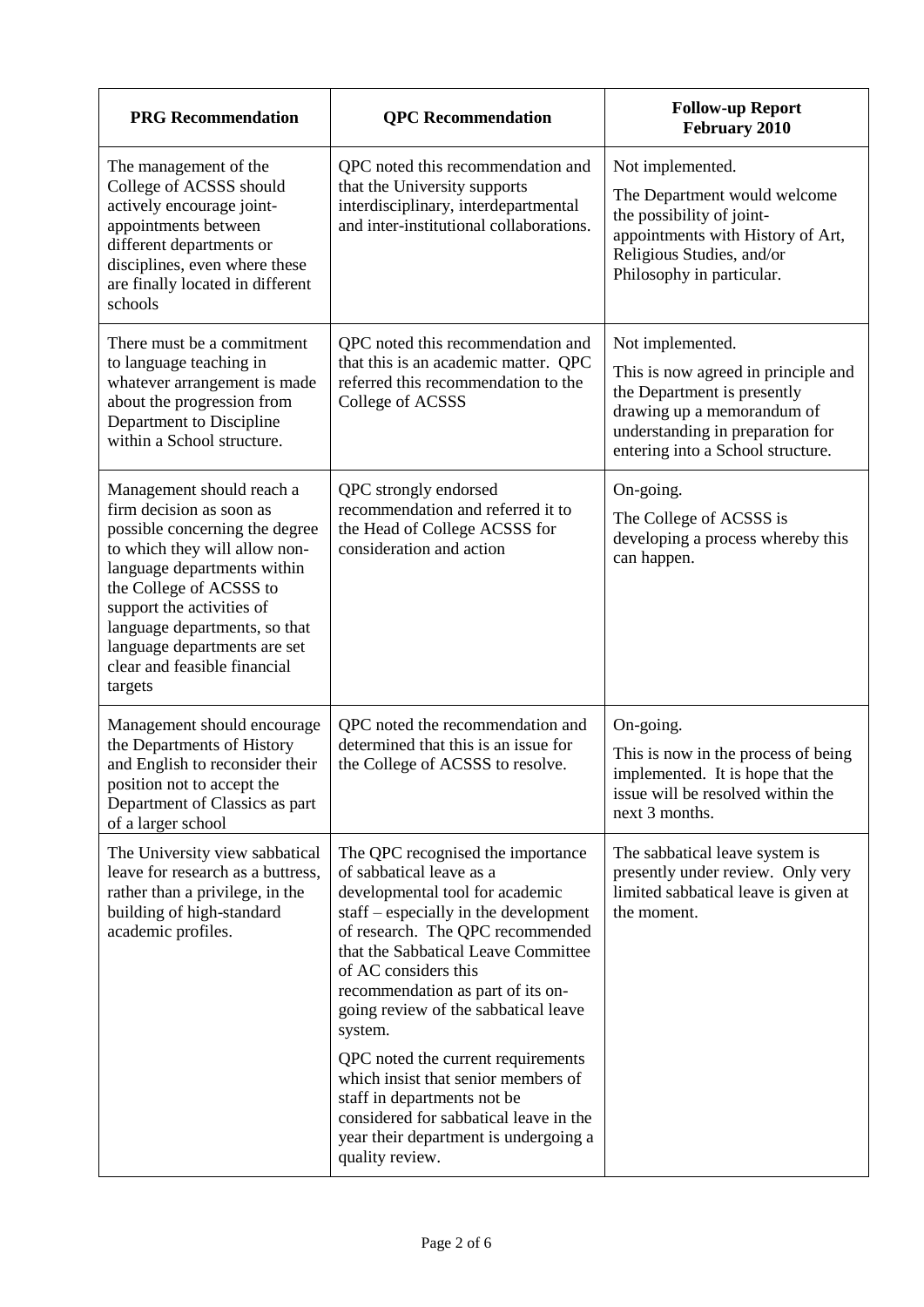| <b>PRG</b> Recommendation                                                                                                                                                                                                                                                                 | <b>QPC</b> Recommendation                                                                                                                                                                                                                                                                                                              | <b>Follow-up Report</b><br><b>February 2010</b>                                                                                                                                                                                                                           |
|-------------------------------------------------------------------------------------------------------------------------------------------------------------------------------------------------------------------------------------------------------------------------------------------|----------------------------------------------------------------------------------------------------------------------------------------------------------------------------------------------------------------------------------------------------------------------------------------------------------------------------------------|---------------------------------------------------------------------------------------------------------------------------------------------------------------------------------------------------------------------------------------------------------------------------|
| Possibilities should be actively<br>explored as to how the<br>Department might bring this<br>project forward in<br>collaboration with the new<br>Professor of Renaissance<br>Studies.                                                                                                     | QPC endorsed recommendation, and<br>noted that the Head of Department<br>and relevant members of staff will<br>actively pursue this matter with the<br>new Professor of Renaissance<br>Studies as soon as s/he takes up<br>his/her post.                                                                                               | Because of the retirement and non-<br>replacement of key staff there is no<br>longer any staff with an interest in<br>Neo-Latin studies.                                                                                                                                  |
| That the holder of the position<br>of Professor of Renaissance<br>Studies should have<br>appropriate qualifications and<br>expertise in the Classical<br>languages and in the<br>specialised skills that are<br>necessary for advanced<br>research on the original texts<br>in this area. | QPC noted that the appointment has<br>now been made.                                                                                                                                                                                                                                                                                   |                                                                                                                                                                                                                                                                           |
| The University needs to take<br>seriously the support it offers<br>to the Department of Classics.                                                                                                                                                                                         | QPC noted the recommendation and<br>referred it to the Head of College<br>ACSSS.                                                                                                                                                                                                                                                       | Not implemented.                                                                                                                                                                                                                                                          |
| That departments or<br>disciplines have the option of<br>not running undersubscribed<br>modules if in line with<br>standards recommended by<br>College policy;                                                                                                                            | QPC strongly endorsed<br>recommendation.<br>QPC noted that Academic Council<br>has already approved a policy on this<br>and related issues and the<br>Department and College is referred<br>to these policies for guidance and<br>implementation.                                                                                      | Implemented in principle.<br>There is now a regulation that 8<br>students must be registered to allow<br>a module to run. However<br>flexibility is being operated for<br>some modules, where deemed<br>essential.                                                        |
| The management of the<br>College of ACSSS should<br>consider such adjustments to<br>the College timetable as would<br>demonstrably increase student<br>numbers in First Year.                                                                                                             | QPC endorsed recommendation that<br>the timetable for the BA programmes<br>should continue to be reviewed. The<br>QPC strongly supported the principle<br>that the Colleges continue to support<br>flexibility of student choice as a<br>primary objective, to facilitate all<br>students to study the subjects they<br>wish to study. | There has been no change to the<br>College 1 <sup>st</sup> Year timetable. There<br>are unfortunate clashes remaining,<br>e.g. Classics and History of Art.<br>However flexibility is being<br>implemented where possible to<br>allow maximum student choice<br>possible. |
| The Space Committee should<br>allow the Department to retain<br>the office due to be vacated by<br>C. McCallum-Barry as a Part-<br>Time Lecturer' Office                                                                                                                                  | QPC referred recommendation to the<br>Head of College ACSSS to decide<br>what recommendation, if any, will be<br>made to the Space Allocation<br>Committee                                                                                                                                                                             | Implemented.                                                                                                                                                                                                                                                              |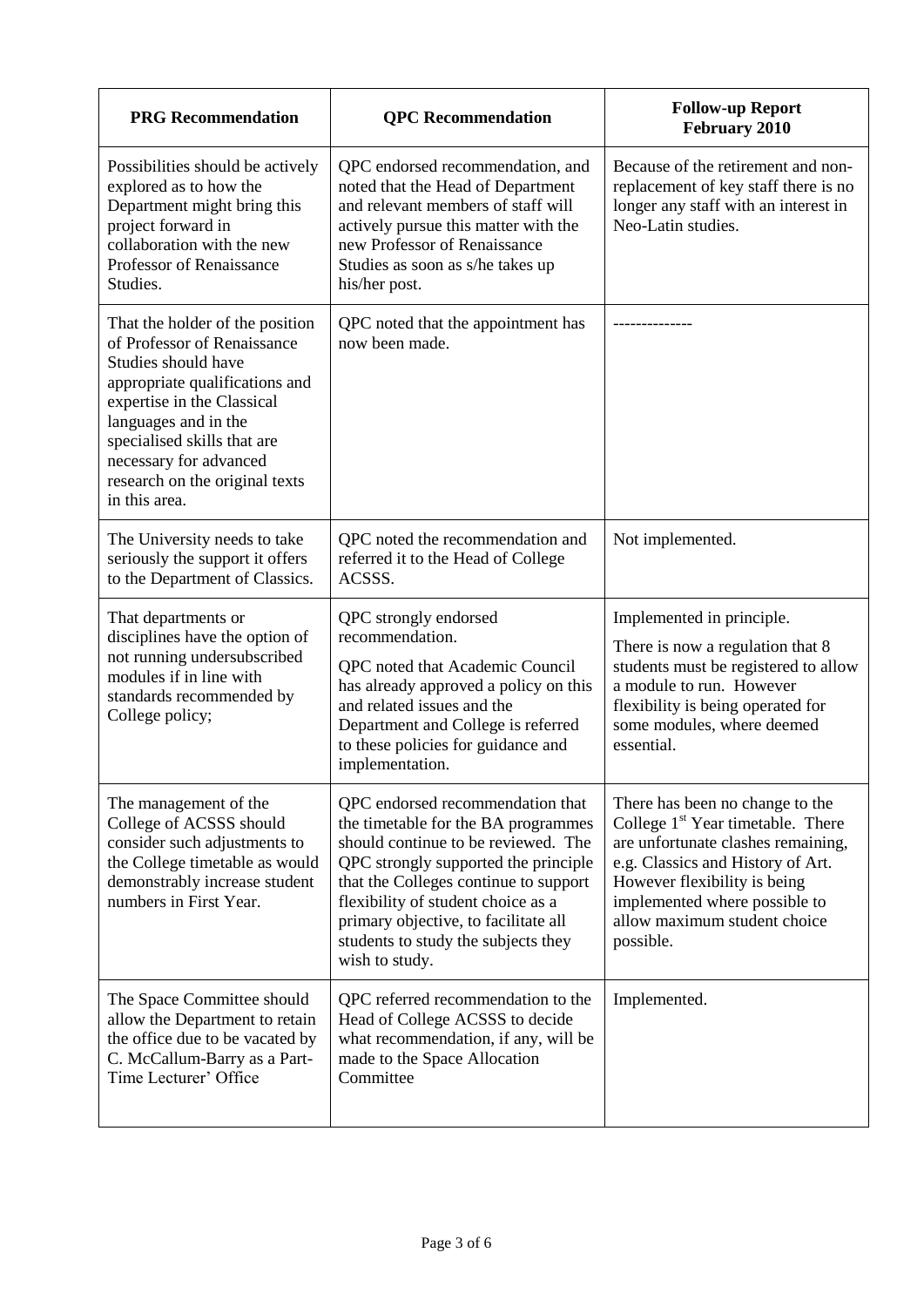| <b>PRG</b> Recommendation                                                                                                                                                                                                                            | <b>QPC</b> Recommendation                                                                                                                                                   | <b>Follow-up Report</b><br>February 2010                                                                                                                                                     |
|------------------------------------------------------------------------------------------------------------------------------------------------------------------------------------------------------------------------------------------------------|-----------------------------------------------------------------------------------------------------------------------------------------------------------------------------|----------------------------------------------------------------------------------------------------------------------------------------------------------------------------------------------|
| To retain the office due to be<br>vacated by Professor K.<br>Sidwell for the continued use<br>of whoever should act as Head<br>of Department;                                                                                                        | QPC referred recommendation to the<br>Head of College ACSSS to decide<br>what recommendation, if any, will be<br>made to the Space Allocation<br>Committee                  | Implemented.                                                                                                                                                                                 |
| To use the room released by<br>the staff member acting as<br>Head of Department as the<br>Departmental Postgraduate<br>Room.                                                                                                                         | QPC referred recommendation to the<br>Head of College ACSSS to decide<br>what recommendation, if any, will be<br>made to the Space Allocation<br>Committee                  | There has been a re-organisation of<br>the space available to the<br>Department. Overall the<br>department has lost the use of one<br>room since the review.                                 |
| The Department should<br>continue to play an active role<br>in the cooperation between<br>classical and historical<br>scholarship that is necessary to<br>advance, promote and<br>publicize the work of the<br>Centre for Neo-Latin studies.         | QPC endorsed recommendation.<br>Department strongly agrees, not least<br>because of the potential of this area<br>to grow PhD numbers if properly<br>resourced and managed. | This has been discussed above.                                                                                                                                                               |
| A research project element, in<br>the form of an extended essay<br>on an assigned historical or<br>literary topic, be offered in<br>Third Year in place of a taught<br>module.                                                                       | QPC endorsed recommendation.                                                                                                                                                | Implemented for the academic year<br>2010/11.<br>A new module GR3026 has been<br>approved consisting of a minor<br>dissertation.                                                             |
| Module descriptions in the<br>College Calendar need not be<br>as prescriptive as they<br>currently are, to allow for<br>greater flexibility; full details<br>of course content would be<br>provided in the Department's<br><b>Student Handbooks;</b> | QPC endorsed recommendation.                                                                                                                                                | Implemented.<br>Modules have been reviewed and<br>revised. Descriptions have been<br>amended, including adoption of a<br>learning outcomes based approach<br>in line with University policy. |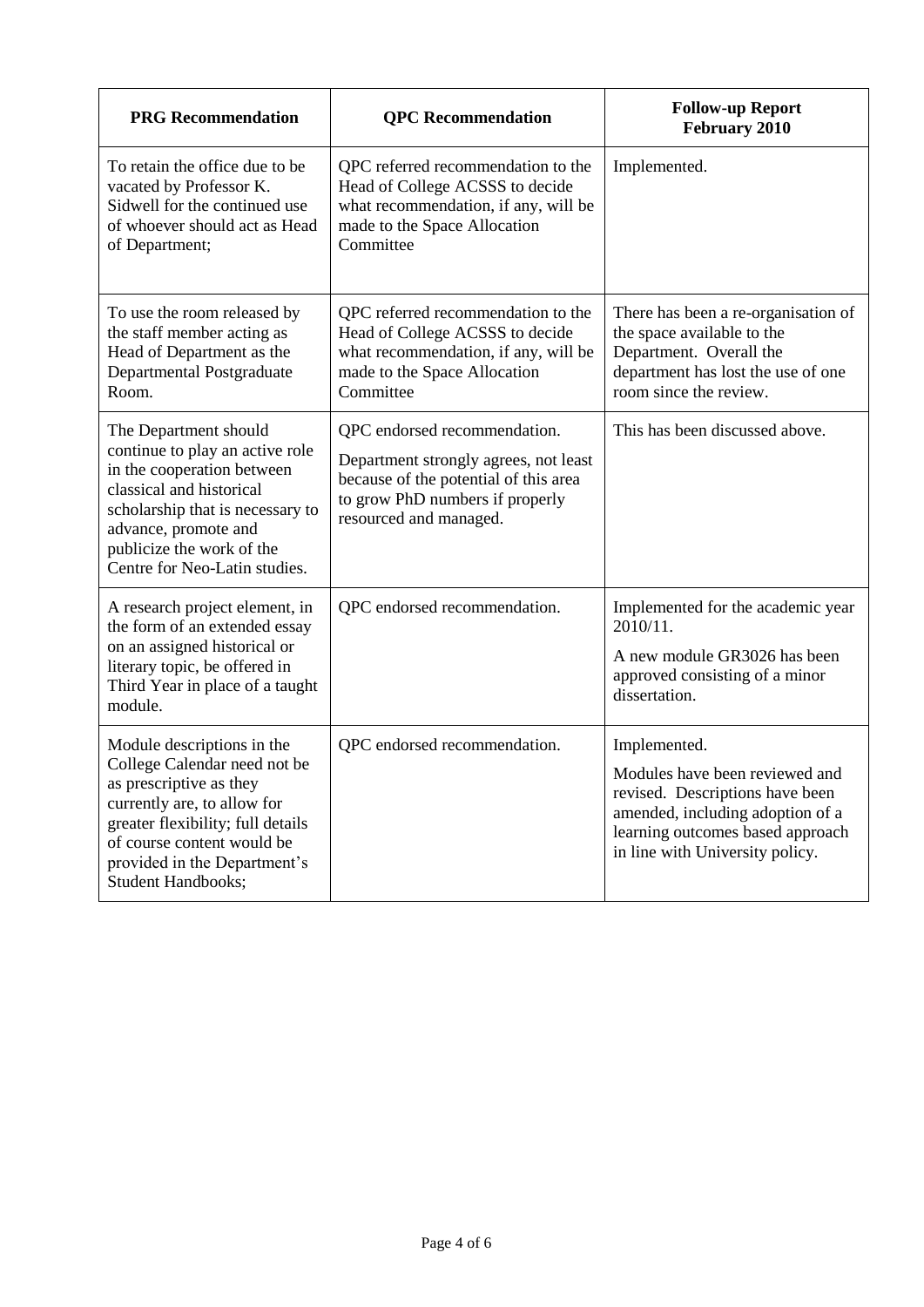| <b>PRG</b> Recommendation                                                                                                                                                                                                                                                           | <b>QPC</b> Recommendation                                                                                                                                                                                                                                                                                                                                                                                                                                                                                                                                                                                                                                                                          | <b>Follow-up Report</b><br>February 2010                                                                                                                                                                                                                                                                                                                                                                                                                                                                                     |
|-------------------------------------------------------------------------------------------------------------------------------------------------------------------------------------------------------------------------------------------------------------------------------------|----------------------------------------------------------------------------------------------------------------------------------------------------------------------------------------------------------------------------------------------------------------------------------------------------------------------------------------------------------------------------------------------------------------------------------------------------------------------------------------------------------------------------------------------------------------------------------------------------------------------------------------------------------------------------------------------------|------------------------------------------------------------------------------------------------------------------------------------------------------------------------------------------------------------------------------------------------------------------------------------------------------------------------------------------------------------------------------------------------------------------------------------------------------------------------------------------------------------------------------|
| Possibilities of combined<br>teaching of shared elements in<br>literature and language<br>modules should be explored<br>with a view to enabling further<br>flexibility; cyclical teaching<br>should be investigated;                                                                | QPC endorsed recommendation.<br>QPC noted that the Department will<br>explore all these possibilities when it<br>seeks to revise its modules at the next<br>occasion in January 2009. At first<br>glance, however, this<br>recommendation seems to be<br>predicated on the belief that there is a<br>significant overlap between certain<br>literature and language modules. This<br>is not the case. Furthermore, the<br>language content of the language<br>modules cannot be diminished<br>without seriously undermining their<br>whole character and purpose. The<br>Department wishes to pursue more<br>cyclical teaching, but the current<br>timetabling system does not facilitate<br>this. | Implemented and on-going.<br>The department has conducted a<br>review of all modules, including a<br>consultation with students as<br>ascertaining student preferences.<br>Some cyclical teaching has been<br>implemented and the possibility of<br>more is being investigated.                                                                                                                                                                                                                                              |
| The offer of Greek and Roman<br>Civilization modules (e.g.<br>ancient history) to other<br>departments should be<br>formalised; potential for<br>reciprocal arrangements with<br>other Departments should also<br>be explored.                                                      | QPC endorsed recommendation.<br>QPC strongly recommended that all<br>participation of students in all<br>modules should be formalised and<br>exploration of these issues is fully<br>supported.                                                                                                                                                                                                                                                                                                                                                                                                                                                                                                    | Implemented and on-going.<br>The participation of all students in<br>modules has been formalised. The<br>Department, together with some<br>cognate departments, is continuing<br>to explore options and increased<br>flexibility in module choices.                                                                                                                                                                                                                                                                          |
| That the Department entertain<br>closer liaison with the library<br>in order to resolve issues of<br>accessibility and organisation<br>of fundamental resources. The<br>appointment of a departmental<br>Library Liaison person other<br>than the Head of Classics is<br>desirable. | QPC endorsed recommendation.<br>The Department accepts the<br>desirability of appointing a Library<br>Liaison person other than the Head of<br>Department, as had always been the<br>case until the strained circumstances<br>of the current year (when ongoing<br>negotiations concerning accessibility<br>to the T&T collection required that<br>the acting HoD continue to serve as<br>Library Liaison also).                                                                                                                                                                                                                                                                                   | Implemented and on-going.<br>Full liaison is taking place.<br>However the key issue is access to<br>the resource of Transmission of the<br>Ancient World, which is locked<br>away in the basement. Both the<br>PRG and the Department feel very<br>strongly that this resource should be<br>available on open shelves and thus<br>available to staff and especially<br>students.<br>With only 2 permanent members of<br>academic staff there is no option<br>but that the Head of Department is<br>also the Library liaison. |